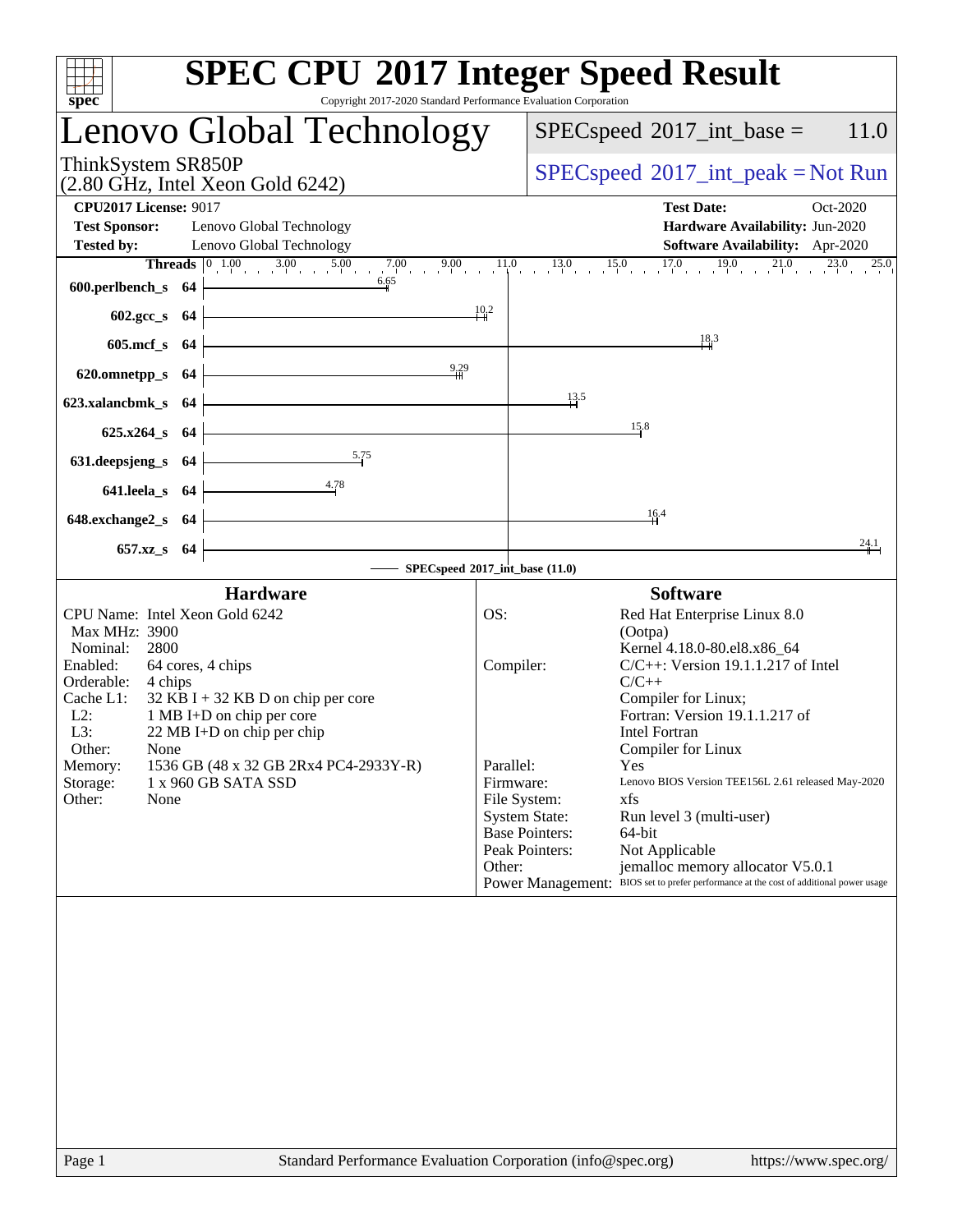

#### **[SPEC CPU](http://www.spec.org/auto/cpu2017/Docs/result-fields.html#SPECCPU2017IntegerSpeedResult)[2017 Integer Speed Result](http://www.spec.org/auto/cpu2017/Docs/result-fields.html#SPECCPU2017IntegerSpeedResult)** Copyright 2017-2020 Standard Performance Evaluation Corporation

### Lenovo Global Technology

(2.80 GHz, Intel Xeon Gold 6242)

ThinkSystem SR850P<br>  $\begin{array}{c}\n\text{SPEC speed} \text{°2017\_int\_peak} = \text{Not Run} \\
\text{SPEC speed} \text{°2017\_int\_peak} = \text{Not Run} \\
\end{array}$  $SPECspeed^{\circ}2017\_int\_base = 11.0$  $SPECspeed^{\circ}2017\_int\_base = 11.0$ 

**[Test Sponsor:](http://www.spec.org/auto/cpu2017/Docs/result-fields.html#TestSponsor)** Lenovo Global Technology **[Hardware Availability:](http://www.spec.org/auto/cpu2017/Docs/result-fields.html#HardwareAvailability)** Jun-2020 **[Tested by:](http://www.spec.org/auto/cpu2017/Docs/result-fields.html#Testedby)** Lenovo Global Technology **[Software Availability:](http://www.spec.org/auto/cpu2017/Docs/result-fields.html#SoftwareAvailability)** Apr-2020

**[CPU2017 License:](http://www.spec.org/auto/cpu2017/Docs/result-fields.html#CPU2017License)** 9017 **[Test Date:](http://www.spec.org/auto/cpu2017/Docs/result-fields.html#TestDate)** Oct-2020

### **[Results Table](http://www.spec.org/auto/cpu2017/Docs/result-fields.html#ResultsTable)**

|                               | <b>Base</b>    |                |              |                |       | <b>Peak</b>    |       |                |                |              |                |              |                |              |
|-------------------------------|----------------|----------------|--------------|----------------|-------|----------------|-------|----------------|----------------|--------------|----------------|--------------|----------------|--------------|
| <b>Benchmark</b>              | <b>Threads</b> | <b>Seconds</b> | <b>Ratio</b> | <b>Seconds</b> | Ratio | <b>Seconds</b> | Ratio | <b>Threads</b> | <b>Seconds</b> | <b>Ratio</b> | <b>Seconds</b> | <b>Ratio</b> | <b>Seconds</b> | <b>Ratio</b> |
| $600.$ perlbench $\mathsf{S}$ | 64             | 265            | 6.69         | 267            | 6.65  | 268            | 6.63  |                |                |              |                |              |                |              |
| $602.\text{gcc}\_\text{s}$    | 64             | 401            | 9.92         | 391            | 10.2  | 388            | 10.3  |                |                |              |                |              |                |              |
| $605$ .mcf s                  | 64             | 261            | 18.1         | 257            | 18.3  | 256            | 18.4  |                |                |              |                |              |                |              |
| 620.omnetpp_s                 | 64             | 178            | 9.18         | 174            | 9.36  | 176            | 9.29  |                |                |              |                |              |                |              |
| 623.xalancbmk s               | 64             | 105            | 13.5         | 105            | 13.5  | 106            | 13.3  |                |                |              |                |              |                |              |
| 625.x264 s                    | 64             | 111            | 15.8         | 111            | 15.9  | 111            | 15.8  |                |                |              |                |              |                |              |
| 631.deepsjeng_s               | 64             | 249            | 5.75         | 249            | 5.76  | 249            | 5.75  |                |                |              |                |              |                |              |
| 641.leela s                   | 64             | 357            | 4.78         | 357            | 4.78  | 357            | 4.78  |                |                |              |                |              |                |              |
| 648.exchange2_s               | 64             | 181            | 16.3         | 179            | 16.4  | 179            | 16.5  |                |                |              |                |              |                |              |
| $657.xz$ s                    | 64             | 256            | 24.1         | 252            | 24.6  | 256            | 24.1  |                |                |              |                |              |                |              |
| $SPECspeed*2017$ int base =   |                |                | <b>11.0</b>  |                |       |                |       |                |                |              |                |              |                |              |

**[SPECspeed](http://www.spec.org/auto/cpu2017/Docs/result-fields.html#SPECspeed2017intpeak)[2017\\_int\\_peak =](http://www.spec.org/auto/cpu2017/Docs/result-fields.html#SPECspeed2017intpeak) Not Run**

Results appear in the [order in which they were run.](http://www.spec.org/auto/cpu2017/Docs/result-fields.html#RunOrder) Bold underlined text [indicates a median measurement.](http://www.spec.org/auto/cpu2017/Docs/result-fields.html#Median)

### **[Compiler Notes](http://www.spec.org/auto/cpu2017/Docs/result-fields.html#CompilerNotes)**

The inconsistent Compiler version information under Compiler Version section is due to a discrepancy in Intel Compiler. The correct version of C/C++ compiler is: Version 19.1.1.217 Build 20200306 Compiler for Linux The correct version of Fortran compiler is: Version 19.1.1.217 Build 20200306 Compiler for Linux

### **[Operating System Notes](http://www.spec.org/auto/cpu2017/Docs/result-fields.html#OperatingSystemNotes)**

Stack size set to unlimited using "ulimit -s unlimited"

### **[Environment Variables Notes](http://www.spec.org/auto/cpu2017/Docs/result-fields.html#EnvironmentVariablesNotes)**

```
Environment variables set by runcpu before the start of the run:
KMP_AFFINITY = "granularity=fine,scatter"
LD_LIBRARY_PATH =
      "/home/cpu2017-1.1.0-ic19.1.1/lib/intel64:/home/cpu2017-1.1.0-ic19.1.1/j
      e5.0.1-64"
MALLOC_CONF = "retain:true"
OMP_STACKSIZE = "192M"
```
### **[General Notes](http://www.spec.org/auto/cpu2017/Docs/result-fields.html#GeneralNotes)**

 Binaries compiled on a system with 1x Intel Core i9-7980XE CPU + 64GB RAM memory using Redhat Enterprise Linux 8.0 Transparent Huge Pages enabled by default Prior to runcpu invocation Filesystem page cache synced and cleared with:

**(Continued on next page)**

Page 2 Standard Performance Evaluation Corporation [\(info@spec.org\)](mailto:info@spec.org) <https://www.spec.org/>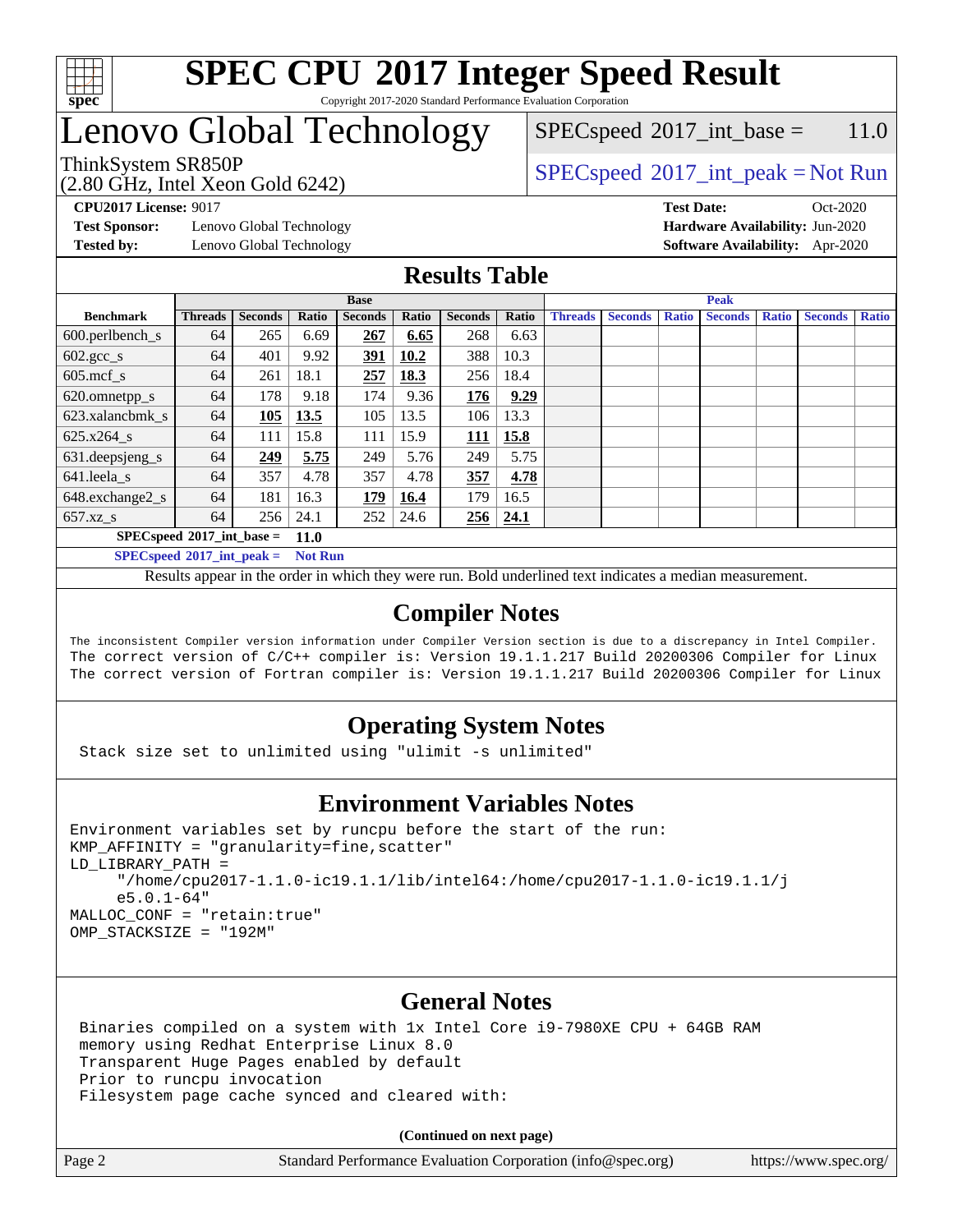

Copyright 2017-2020 Standard Performance Evaluation Corporation

Lenovo Global Technology

 $SPECspeed^{\circ}2017\_int\_base = 11.0$  $SPECspeed^{\circ}2017\_int\_base = 11.0$ 

(2.80 GHz, Intel Xeon Gold 6242)

ThinkSystem SR850P<br>  $\begin{array}{c}\n\text{SPEC speed} \text{°2017\_int\_peak} = \text{Not Run} \\
\text{SPEC speed} \text{°2017\_int\_peak} = \text{Not Run} \\
\end{array}$ 

**[Test Sponsor:](http://www.spec.org/auto/cpu2017/Docs/result-fields.html#TestSponsor)** Lenovo Global Technology **[Hardware Availability:](http://www.spec.org/auto/cpu2017/Docs/result-fields.html#HardwareAvailability)** Jun-2020 **[Tested by:](http://www.spec.org/auto/cpu2017/Docs/result-fields.html#Testedby)** Lenovo Global Technology **[Software Availability:](http://www.spec.org/auto/cpu2017/Docs/result-fields.html#SoftwareAvailability)** Apr-2020

**[CPU2017 License:](http://www.spec.org/auto/cpu2017/Docs/result-fields.html#CPU2017License)** 9017 **[Test Date:](http://www.spec.org/auto/cpu2017/Docs/result-fields.html#TestDate)** Oct-2020

#### **[General Notes \(Continued\)](http://www.spec.org/auto/cpu2017/Docs/result-fields.html#GeneralNotes)**

Page 3 Standard Performance Evaluation Corporation [\(info@spec.org\)](mailto:info@spec.org) <https://www.spec.org/> sync; echo 3> /proc/sys/vm/drop\_caches NA: The test sponsor attests, as of date of publication, that CVE-2017-5754 (Meltdown) is mitigated in the system as tested and documented. Yes: The test sponsor attests, as of date of publication, that CVE-2017-5753 (Spectre variant 1) is mitigated in the system as tested and documented. Yes: The test sponsor attests, as of date of publication, that CVE-2017-5715 (Spectre variant 2) is mitigated in the system as tested and documented. jemalloc, a general purpose malloc implementation built with the RedHat Enterprise 7.5, and the system compiler gcc 4.8.5 sources available from jemalloc.net or<https://github.com/jemalloc/jemalloc/releases> **[Platform Notes](http://www.spec.org/auto/cpu2017/Docs/result-fields.html#PlatformNotes)** BIOS configuration: Choose Operating Mode set to Maximum Performance and then set it to Custom Mode MONITOR/MWAIT set to Enable Hyper-Threading set to Disable DCU Streamer Prefetcher set to Disable Patrol Scrub set to Disable LLC dead line alloc set to Disable Sysinfo program /home/cpu2017-1.1.0-ic19.1.1/bin/sysinfo Rev: r6365 of 2019-08-21 295195f888a3d7edb1e6e46a485a0011 running on localhost.localdomain Fri Oct 23 18:08:49 2020 SUT (System Under Test) info as seen by some common utilities. For more information on this section, see <https://www.spec.org/cpu2017/Docs/config.html#sysinfo> From /proc/cpuinfo model name : Intel(R) Xeon(R) Gold 6242 CPU @ 2.80GHz 4 "physical id"s (chips) 64 "processors" cores, siblings (Caution: counting these is hw and system dependent. The following excerpts from /proc/cpuinfo might not be reliable. Use with caution.) cpu cores : 16 siblings : 16 physical 0: cores 0 1 2 3 4 5 6 7 8 9 10 11 12 13 14 15 physical 1: cores 0 1 2 3 4 5 6 7 8 9 10 11 12 13 14 15 physical 2: cores 0 1 2 3 4 5 6 7 8 9 10 11 12 13 14 15 physical 3: cores 0 1 2 3 4 5 6 7 8 9 10 11 12 13 14 15 From lscpu: Architecture: x86\_64 CPU op-mode(s): 32-bit, 64-bit Byte Order: Little Endian **(Continued on next page)**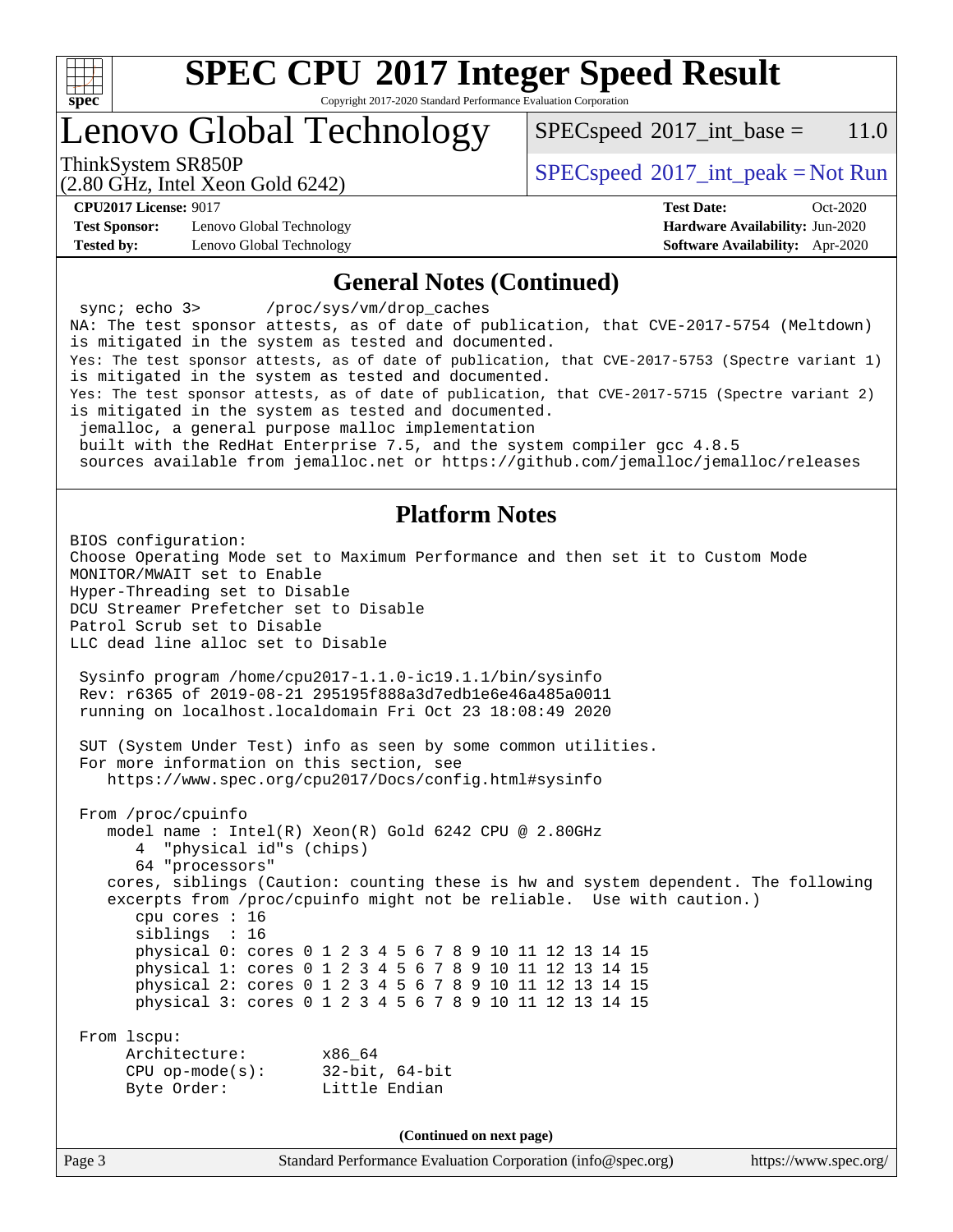

### **[SPEC CPU](http://www.spec.org/auto/cpu2017/Docs/result-fields.html#SPECCPU2017IntegerSpeedResult)[2017 Integer Speed Result](http://www.spec.org/auto/cpu2017/Docs/result-fields.html#SPECCPU2017IntegerSpeedResult)** Copyright 2017-2020 Standard Performance Evaluation Corporation

Lenovo Global Technology

 $SPECspeed^{\circledcirc}2017\_int\_base = 11.0$  $SPECspeed^{\circledcirc}2017\_int\_base = 11.0$ 

(2.80 GHz, Intel Xeon Gold 6242)

 $SPEC speed^{\circ}2017\_int\_peak = Not Run$ 

**[Test Sponsor:](http://www.spec.org/auto/cpu2017/Docs/result-fields.html#TestSponsor)** Lenovo Global Technology **[Hardware Availability:](http://www.spec.org/auto/cpu2017/Docs/result-fields.html#HardwareAvailability)** Jun-2020 **[Tested by:](http://www.spec.org/auto/cpu2017/Docs/result-fields.html#Testedby)** Lenovo Global Technology **[Software Availability:](http://www.spec.org/auto/cpu2017/Docs/result-fields.html#SoftwareAvailability)** Apr-2020

**[CPU2017 License:](http://www.spec.org/auto/cpu2017/Docs/result-fields.html#CPU2017License)** 9017 **[Test Date:](http://www.spec.org/auto/cpu2017/Docs/result-fields.html#TestDate)** Oct-2020

### **[Platform Notes \(Continued\)](http://www.spec.org/auto/cpu2017/Docs/result-fields.html#PlatformNotes)**

| CPU(s):                     | 64                                                                                   |
|-----------------------------|--------------------------------------------------------------------------------------|
| On-line CPU(s) list: $0-63$ |                                                                                      |
| Thread(s) per core:         | $\mathbf{1}$                                                                         |
| $Core(s)$ per socket:       | 16                                                                                   |
| Socket(s):                  | 4                                                                                    |
| NUMA $node(s)$ :            | 4                                                                                    |
| Vendor ID:                  | GenuineIntel                                                                         |
| CPU family:                 | 6                                                                                    |
| Model:                      | 85                                                                                   |
| Model name:                 | $Intel(R)$ Xeon $(R)$ Gold 6242 CPU @ 2.80GHz                                        |
| Stepping:                   | 6                                                                                    |
| CPU MHz:                    | 1348.292                                                                             |
| $CPU$ max $MHz$ :           | 3900.0000                                                                            |
| CPU min MHz:                | 1200.0000                                                                            |
| BogoMIPS:                   | 5600.00                                                                              |
| Virtualization:             | $VT - x$                                                                             |
| L1d cache:                  | 32K                                                                                  |
| Lli cache:                  | 32K                                                                                  |
| L2 cache:                   | 1024K                                                                                |
| $L3$ cache:                 | 22528K                                                                               |
| NUMA $node0$ $CPU(s)$ :     | $0 - 15$                                                                             |
| NUMA $node1$ $CPU(s):$      | $16 - 31$                                                                            |
| NUMA $node2$ $CPU(s):$      | $32 - 47$                                                                            |
| NUMA $node3$ $CPU(s):$      | $48 - 63$                                                                            |
| Flaqs:                      | fpu vme de pse tsc msr pae mce cx8 apic sep mtrr pqe mca cmov                        |
|                             | pat pse36 clflush dts acpi mmx fxsr sse sse2 ss ht tm pbe syscall nx pdpelgb rdtscp  |
|                             | lm constant_tsc art arch_perfmon pebs bts rep_good nopl xtopology nonstop_tsc cpuid  |
|                             | aperfmperf pni pclmulqdq dtes64 monitor ds_cpl vmx smx est tm2 ssse3 sdbg fma cx16   |
|                             | xtpr pdcm pcid dca sse4_1 sse4_2 x2apic movbe popcnt tsc_deadline_timer aes xsave    |
|                             | avx f16c rdrand lahf_lm abm 3dnowprefetch cpuid_fault epb cat_13 cdp_13              |
|                             | invpcid_single intel_ppin ssbd mba ibrs ibpb stibp ibrs_enhanced tpr_shadow vnmi     |
|                             | flexpriority ept vpid fsgsbase tsc_adjust bmil hle avx2 smep bmi2 erms invpcid rtm   |
|                             | cqm mpx rdt_a avx512f avx512dq rdseed adx smap clflushopt clwb intel_pt avx512cd     |
|                             | avx512bw avx512vl xsaveopt xsavec xgetbvl xsaves cqm_llc cqm_occup_llc cqm_mbm_total |
|                             | cqm_mbm_local dtherm ida arat pln pts pku ospke avx512_vnni flush_l1d                |
| arch_capabilities           |                                                                                      |
|                             |                                                                                      |
| /proc/cpuinfo cache data    |                                                                                      |
| cache size : $22528$ KB     |                                                                                      |
|                             | From numactl --hardware WARNING: a numactl 'node' might or might not correspond to a |
| physical chip.              |                                                                                      |
| available: 4 nodes (0-3)    |                                                                                      |
|                             | node 0 cpus: 0 1 2 3 4 5 6 7 8 9 10 11 12 13 14 15                                   |
| node 0 size: 386661 MB      |                                                                                      |
| node 0 free: 386268 MB      |                                                                                      |
|                             | node 1 cpus: 16 17 18 19 20 21 22 23 24 25 26 27 28 29 30 31                         |
|                             |                                                                                      |

**(Continued on next page)**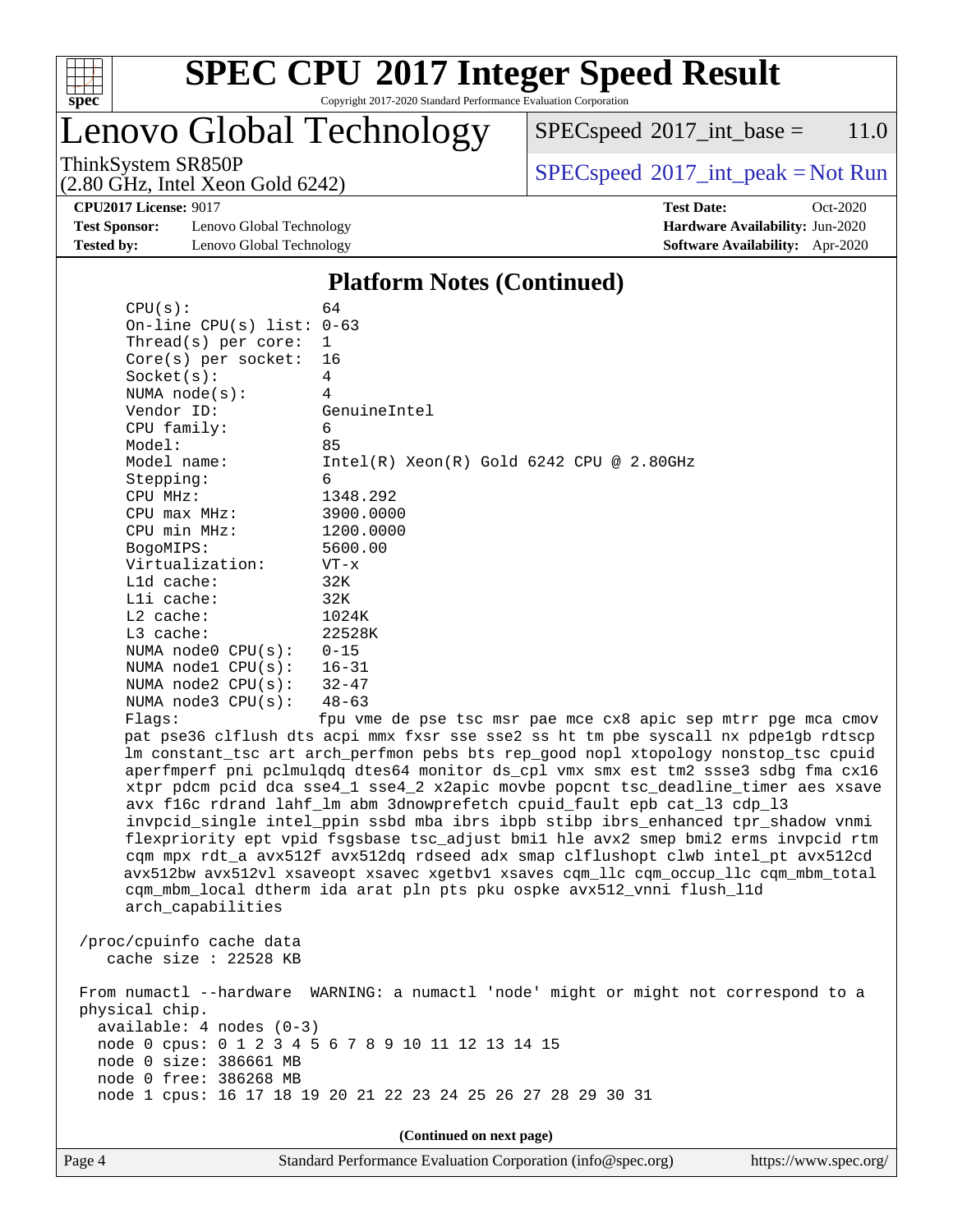

Copyright 2017-2020 Standard Performance Evaluation Corporation

### Lenovo Global Technology

 $SPECspeed^{\circ}2017\_int\_base = 11.0$  $SPECspeed^{\circ}2017\_int\_base = 11.0$ 

ThinkSystem SR850P<br>  $\begin{array}{c}\n\text{SPEC speed} \text{°2017\_int\_peak} = \text{Not Run} \\
\text{SPEC speed} \text{°2017\_int\_peak} = \text{Not Run} \\
\end{array}$ 

**[Test Sponsor:](http://www.spec.org/auto/cpu2017/Docs/result-fields.html#TestSponsor)** Lenovo Global Technology **[Hardware Availability:](http://www.spec.org/auto/cpu2017/Docs/result-fields.html#HardwareAvailability)** Jun-2020 **[Tested by:](http://www.spec.org/auto/cpu2017/Docs/result-fields.html#Testedby)** Lenovo Global Technology **[Software Availability:](http://www.spec.org/auto/cpu2017/Docs/result-fields.html#SoftwareAvailability)** Apr-2020

(2.80 GHz, Intel Xeon Gold 6242)

**[CPU2017 License:](http://www.spec.org/auto/cpu2017/Docs/result-fields.html#CPU2017License)** 9017 **[Test Date:](http://www.spec.org/auto/cpu2017/Docs/result-fields.html#TestDate)** Oct-2020

### **[Platform Notes \(Continued\)](http://www.spec.org/auto/cpu2017/Docs/result-fields.html#PlatformNotes)**

 node 1 size: 387068 MB node 1 free: 386516 MB node 2 cpus: 32 33 34 35 36 37 38 39 40 41 42 43 44 45 46 47 node 2 size: 387068 MB node 2 free: 386323 MB node 3 cpus: 48 49 50 51 52 53 54 55 56 57 58 59 60 61 62 63 node 3 size: 387067 MB node 3 free: 386788 MB node distances: node 0 1 2 3 0: 10 21 21 21 1: 21 10 21 21 2: 21 21 10 21 3: 21 21 21 10 From /proc/meminfo MemTotal: 1585014716 kB HugePages\_Total: 0 Hugepagesize: 2048 kB From /etc/\*release\* /etc/\*version\* os-release: NAME="Red Hat Enterprise Linux" VERSION="8.0 (Ootpa)" ID="rhel" ID\_LIKE="fedora" VERSION\_ID="8.0" PLATFORM\_ID="platform:el8" PRETTY\_NAME="Red Hat Enterprise Linux 8.0 (Ootpa)" ANSI\_COLOR="0;31" redhat-release: Red Hat Enterprise Linux release 8.0 (Ootpa) system-release: Red Hat Enterprise Linux release 8.0 (Ootpa) system-release-cpe: cpe:/o:redhat:enterprise\_linux:8.0:ga uname -a: Linux localhost.localdomain 4.18.0-80.el8.x86\_64 #1 SMP Wed Mar 13 12:02:46 UTC 2019 x86\_64 x86\_64 x86\_64 GNU/Linux Kernel self-reported vulnerability status: CVE-2018-3620 (L1 Terminal Fault): Not affected Microarchitectural Data Sampling: No status reported CVE-2017-5754 (Meltdown): Not affected CVE-2018-3639 (Speculative Store Bypass): Mitigation: Speculative Store Bypass disabled via prctl and seccomp CVE-2017-5753 (Spectre variant 1): Mitigation: \_\_user pointer sanitization CVE-2017-5715 (Spectre variant 2): Mitigation: Enhanced IBRS, IBPB: conditional,

**(Continued on next page)**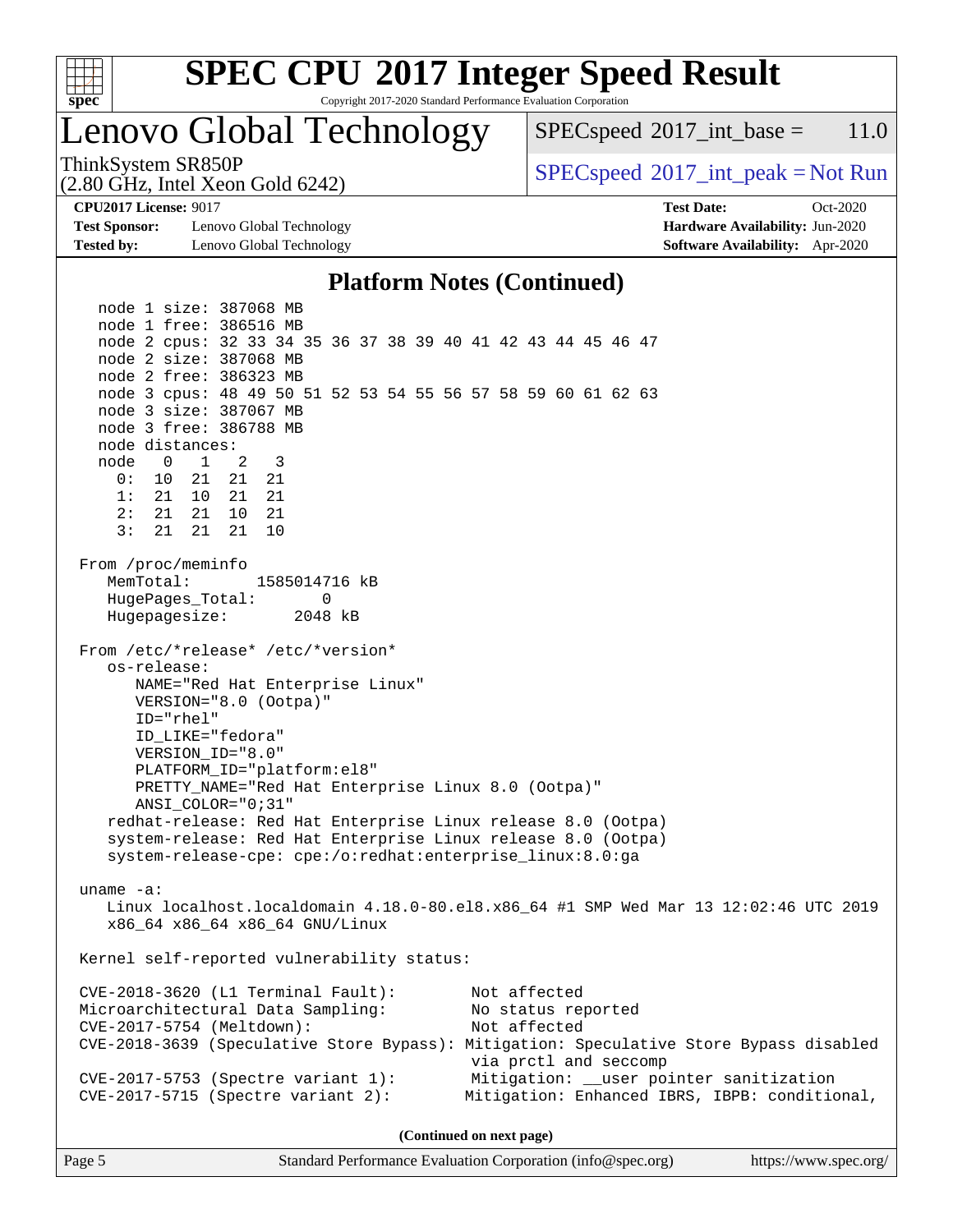

Copyright 2017-2020 Standard Performance Evaluation Corporation

### Lenovo Global Technology

 $SPECspeed^{\circ}2017\_int\_base = 11.0$  $SPECspeed^{\circ}2017\_int\_base = 11.0$ 

(2.80 GHz, Intel Xeon Gold 6242)

ThinkSystem SR850P<br>  $SPECspeed^{\circ}2017\_int\_peak = Not Run$  $SPECspeed^{\circ}2017\_int\_peak = Not Run$ 

**[Test Sponsor:](http://www.spec.org/auto/cpu2017/Docs/result-fields.html#TestSponsor)** Lenovo Global Technology **[Hardware Availability:](http://www.spec.org/auto/cpu2017/Docs/result-fields.html#HardwareAvailability)** Jun-2020 **[Tested by:](http://www.spec.org/auto/cpu2017/Docs/result-fields.html#Testedby)** Lenovo Global Technology **[Software Availability:](http://www.spec.org/auto/cpu2017/Docs/result-fields.html#SoftwareAvailability)** Apr-2020

**[CPU2017 License:](http://www.spec.org/auto/cpu2017/Docs/result-fields.html#CPU2017License)** 9017 **[Test Date:](http://www.spec.org/auto/cpu2017/Docs/result-fields.html#TestDate)** Oct-2020

#### **[Platform Notes \(Continued\)](http://www.spec.org/auto/cpu2017/Docs/result-fields.html#PlatformNotes)**

RSB filling

run-level 3 Oct 23 18:06

 SPEC is set to: /home/cpu2017-1.1.0-ic19.1.1 Filesystem Type Size Used Avail Use% Mounted on /dev/sda4 xfs 839G 22G 817G 3% /home

 From /sys/devices/virtual/dmi/id BIOS: Lenovo -[TEE156L-2.61]- 05/20/2020 Vendor: Lenovo Product: ThinkSystem SR850P -[7D2HCTO1WW]- Product Family: ThinkSystem Serial: 1234567890

 Additional information from dmidecode follows. WARNING: Use caution when you interpret this section. The 'dmidecode' program reads system data which is "intended to allow hardware to be accurately determined", but the intent may not be met, as there are frequent changes to hardware, firmware, and the "DMTF SMBIOS" standard. Memory:

48x Samsung M393A4K40CB2-CVF 32 GB 2 rank 2933

(End of data from sysinfo program)

### **[Compiler Version Notes](http://www.spec.org/auto/cpu2017/Docs/result-fields.html#CompilerVersionNotes)**

| $600.$ perlbench $s(base)$ $602.$ qcc $s(base)$ $605.$ mcf $s(base)$<br>C<br>$625.x264_s(base) 657.xz_s(base)$<br>Intel(R) C Compiler for applications running on $Intel(R)$ 64, Version 2021.1<br>NextGen Build 20200304<br>Copyright (C) 1985-2020 Intel Corporation. All rights reserved.<br>$620$ .omnetpp $s(base)$ 623.xalancbmk $s(base)$ 631.deepsjeng $s(base)$<br>$C++$<br>641.leela s(base)<br>Intel(R) $C++$ Compiler for applications running on Intel(R) 64, Version 2021.1<br>NextGen Build 20200304<br>Copyright (C) 1985-2020 Intel Corporation. All rights reserved.<br>Fortran   648.exchange2_s(base)<br>(Continued on next page) | Page 6 | Standard Performance Evaluation Corporation (info@spec.org) | https://www.spec.org/ |
|-------------------------------------------------------------------------------------------------------------------------------------------------------------------------------------------------------------------------------------------------------------------------------------------------------------------------------------------------------------------------------------------------------------------------------------------------------------------------------------------------------------------------------------------------------------------------------------------------------------------------------------------------------|--------|-------------------------------------------------------------|-----------------------|
|                                                                                                                                                                                                                                                                                                                                                                                                                                                                                                                                                                                                                                                       |        |                                                             |                       |
|                                                                                                                                                                                                                                                                                                                                                                                                                                                                                                                                                                                                                                                       |        |                                                             |                       |
|                                                                                                                                                                                                                                                                                                                                                                                                                                                                                                                                                                                                                                                       |        |                                                             |                       |
|                                                                                                                                                                                                                                                                                                                                                                                                                                                                                                                                                                                                                                                       |        |                                                             |                       |
|                                                                                                                                                                                                                                                                                                                                                                                                                                                                                                                                                                                                                                                       |        |                                                             |                       |
|                                                                                                                                                                                                                                                                                                                                                                                                                                                                                                                                                                                                                                                       |        |                                                             |                       |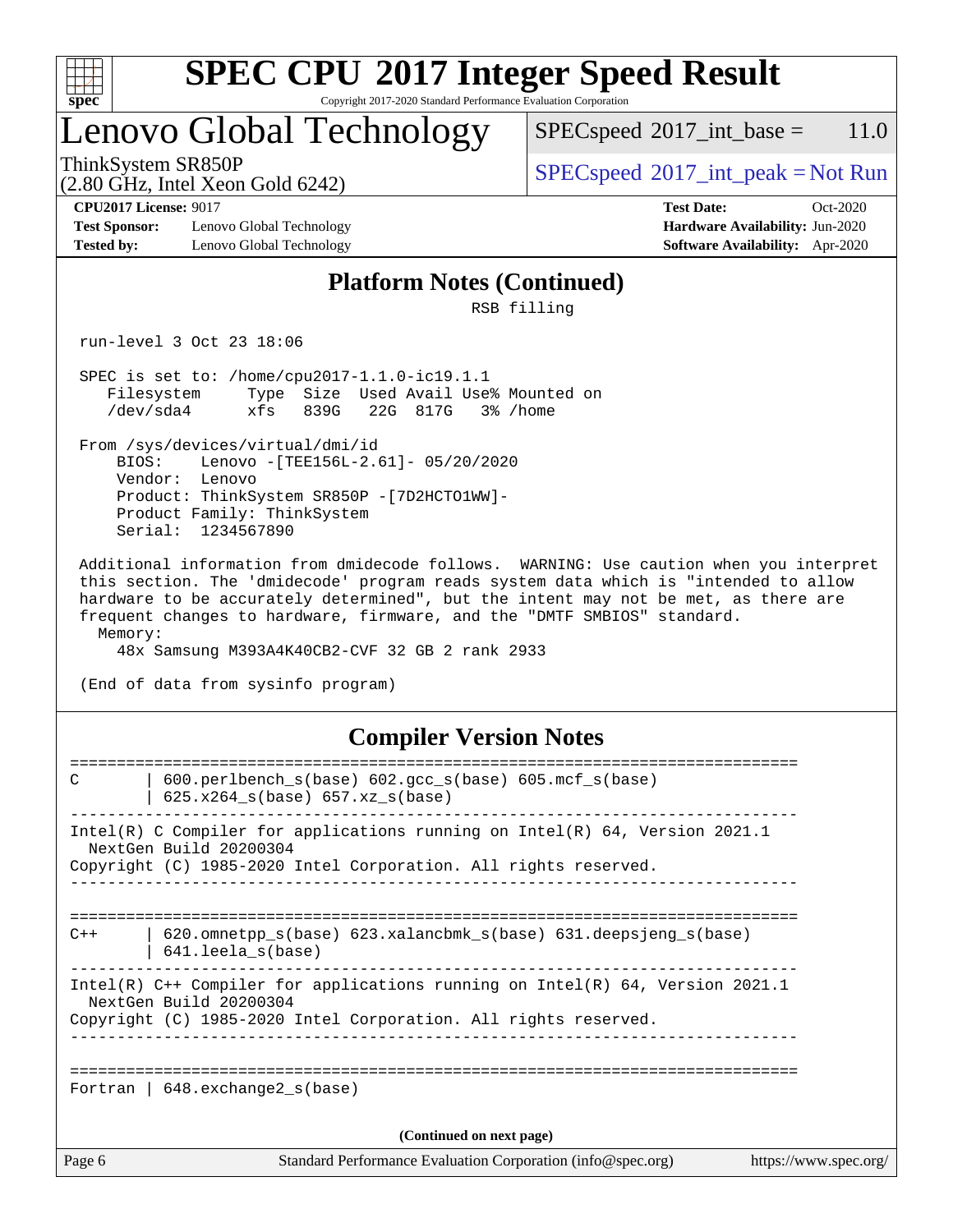

Copyright 2017-2020 Standard Performance Evaluation Corporation

### Lenovo Global Technology

 $SPECspeed^{\circ}2017\_int\_base = 11.0$  $SPECspeed^{\circ}2017\_int\_base = 11.0$ 

ThinkSystem SR850P<br>  $\begin{array}{c}\n\text{SPEC speed} \text{°2017\_int\_peak} = \text{Not Run} \\
\text{SPEC speed} \text{°2017\_int\_peak} = \text{Not Run} \\
\end{array}$ 

(2.80 GHz, Intel Xeon Gold 6242)

**[Test Sponsor:](http://www.spec.org/auto/cpu2017/Docs/result-fields.html#TestSponsor)** Lenovo Global Technology **[Hardware Availability:](http://www.spec.org/auto/cpu2017/Docs/result-fields.html#HardwareAvailability)** Jun-2020 **[Tested by:](http://www.spec.org/auto/cpu2017/Docs/result-fields.html#Testedby)** Lenovo Global Technology **[Software Availability:](http://www.spec.org/auto/cpu2017/Docs/result-fields.html#SoftwareAvailability)** Apr-2020

**[CPU2017 License:](http://www.spec.org/auto/cpu2017/Docs/result-fields.html#CPU2017License)** 9017 **[Test Date:](http://www.spec.org/auto/cpu2017/Docs/result-fields.html#TestDate)** Oct-2020

### **[Compiler Version Notes \(Continued\)](http://www.spec.org/auto/cpu2017/Docs/result-fields.html#CompilerVersionNotes)**

------------------------------------------------------------------------------ Intel(R) Fortran Intel(R) 64 Compiler for applications running on Intel(R) 64, Version 19.1.1.217 Build 20200306 Copyright (C) 1985-2020 Intel Corporation. All rights reserved. ------------------------------------------------------------------------------

**[Base Compiler Invocation](http://www.spec.org/auto/cpu2017/Docs/result-fields.html#BaseCompilerInvocation)**

[C benchmarks](http://www.spec.org/auto/cpu2017/Docs/result-fields.html#Cbenchmarks):  $i$ cc

[C++ benchmarks:](http://www.spec.org/auto/cpu2017/Docs/result-fields.html#CXXbenchmarks) [icpc](http://www.spec.org/cpu2017/results/res2020q4/cpu2017-20201026-24285.flags.html#user_CXXbase_intel_icpc_c510b6838c7f56d33e37e94d029a35b4a7bccf4766a728ee175e80a419847e808290a9b78be685c44ab727ea267ec2f070ec5dc83b407c0218cded6866a35d07)

[Fortran benchmarks](http://www.spec.org/auto/cpu2017/Docs/result-fields.html#Fortranbenchmarks): [ifort](http://www.spec.org/cpu2017/results/res2020q4/cpu2017-20201026-24285.flags.html#user_FCbase_intel_ifort_8111460550e3ca792625aed983ce982f94888b8b503583aa7ba2b8303487b4d8a21a13e7191a45c5fd58ff318f48f9492884d4413fa793fd88dd292cad7027ca)

### **[Base Portability Flags](http://www.spec.org/auto/cpu2017/Docs/result-fields.html#BasePortabilityFlags)**

 600.perlbench\_s: [-DSPEC\\_LP64](http://www.spec.org/cpu2017/results/res2020q4/cpu2017-20201026-24285.flags.html#b600.perlbench_s_basePORTABILITY_DSPEC_LP64) [-DSPEC\\_LINUX\\_X64](http://www.spec.org/cpu2017/results/res2020q4/cpu2017-20201026-24285.flags.html#b600.perlbench_s_baseCPORTABILITY_DSPEC_LINUX_X64) 602.gcc\_s: [-DSPEC\\_LP64](http://www.spec.org/cpu2017/results/res2020q4/cpu2017-20201026-24285.flags.html#suite_basePORTABILITY602_gcc_s_DSPEC_LP64) 605.mcf\_s: [-DSPEC\\_LP64](http://www.spec.org/cpu2017/results/res2020q4/cpu2017-20201026-24285.flags.html#suite_basePORTABILITY605_mcf_s_DSPEC_LP64) 620.omnetpp\_s: [-DSPEC\\_LP64](http://www.spec.org/cpu2017/results/res2020q4/cpu2017-20201026-24285.flags.html#suite_basePORTABILITY620_omnetpp_s_DSPEC_LP64) 623.xalancbmk\_s: [-DSPEC\\_LP64](http://www.spec.org/cpu2017/results/res2020q4/cpu2017-20201026-24285.flags.html#suite_basePORTABILITY623_xalancbmk_s_DSPEC_LP64) [-DSPEC\\_LINUX](http://www.spec.org/cpu2017/results/res2020q4/cpu2017-20201026-24285.flags.html#b623.xalancbmk_s_baseCXXPORTABILITY_DSPEC_LINUX) 625.x264\_s: [-DSPEC\\_LP64](http://www.spec.org/cpu2017/results/res2020q4/cpu2017-20201026-24285.flags.html#suite_basePORTABILITY625_x264_s_DSPEC_LP64) 631.deepsjeng\_s: [-DSPEC\\_LP64](http://www.spec.org/cpu2017/results/res2020q4/cpu2017-20201026-24285.flags.html#suite_basePORTABILITY631_deepsjeng_s_DSPEC_LP64) 641.leela\_s: [-DSPEC\\_LP64](http://www.spec.org/cpu2017/results/res2020q4/cpu2017-20201026-24285.flags.html#suite_basePORTABILITY641_leela_s_DSPEC_LP64) 648.exchange2\_s: [-DSPEC\\_LP64](http://www.spec.org/cpu2017/results/res2020q4/cpu2017-20201026-24285.flags.html#suite_basePORTABILITY648_exchange2_s_DSPEC_LP64) 657.xz\_s: [-DSPEC\\_LP64](http://www.spec.org/cpu2017/results/res2020q4/cpu2017-20201026-24285.flags.html#suite_basePORTABILITY657_xz_s_DSPEC_LP64)

### **[Base Optimization Flags](http://www.spec.org/auto/cpu2017/Docs/result-fields.html#BaseOptimizationFlags)**

[C benchmarks](http://www.spec.org/auto/cpu2017/Docs/result-fields.html#Cbenchmarks):

[-m64](http://www.spec.org/cpu2017/results/res2020q4/cpu2017-20201026-24285.flags.html#user_CCbase_m64-icc) [-qnextgen](http://www.spec.org/cpu2017/results/res2020q4/cpu2017-20201026-24285.flags.html#user_CCbase_f-qnextgen) [-std=c11](http://www.spec.org/cpu2017/results/res2020q4/cpu2017-20201026-24285.flags.html#user_CCbase_std-icc-std_0e1c27790398a4642dfca32ffe6c27b5796f9c2d2676156f2e42c9c44eaad0c049b1cdb667a270c34d979996257aeb8fc440bfb01818dbc9357bd9d174cb8524) [-Wl,-plugin-opt=-x86-branches-within-32B-boundaries](http://www.spec.org/cpu2017/results/res2020q4/cpu2017-20201026-24285.flags.html#user_CCbase_f-x86-branches-within-32B-boundaries_0098b4e4317ae60947b7b728078a624952a08ac37a3c797dfb4ffeb399e0c61a9dd0f2f44ce917e9361fb9076ccb15e7824594512dd315205382d84209e912f3) [-Wl,-z,muldefs](http://www.spec.org/cpu2017/results/res2020q4/cpu2017-20201026-24285.flags.html#user_CCbase_link_force_multiple1_b4cbdb97b34bdee9ceefcfe54f4c8ea74255f0b02a4b23e853cdb0e18eb4525ac79b5a88067c842dd0ee6996c24547a27a4b99331201badda8798ef8a743f577) [-xCORE-AVX512](http://www.spec.org/cpu2017/results/res2020q4/cpu2017-20201026-24285.flags.html#user_CCbase_f-xCORE-AVX512) [-O3](http://www.spec.org/cpu2017/results/res2020q4/cpu2017-20201026-24285.flags.html#user_CCbase_f-O3) [-ffast-math](http://www.spec.org/cpu2017/results/res2020q4/cpu2017-20201026-24285.flags.html#user_CCbase_f-ffast-math) [-flto](http://www.spec.org/cpu2017/results/res2020q4/cpu2017-20201026-24285.flags.html#user_CCbase_f-flto) [-mfpmath=sse](http://www.spec.org/cpu2017/results/res2020q4/cpu2017-20201026-24285.flags.html#user_CCbase_f-mfpmath_70eb8fac26bde974f8ab713bc9086c5621c0b8d2f6c86f38af0bd7062540daf19db5f3a066d8c6684be05d84c9b6322eb3b5be6619d967835195b93d6c02afa1) [-funroll-loops](http://www.spec.org/cpu2017/results/res2020q4/cpu2017-20201026-24285.flags.html#user_CCbase_f-funroll-loops) [-fuse-ld=gold](http://www.spec.org/cpu2017/results/res2020q4/cpu2017-20201026-24285.flags.html#user_CCbase_f-fuse-ld_920b3586e2b8c6e0748b9c84fa9b744736ba725a32cab14ad8f3d4ad28eecb2f59d1144823d2e17006539a88734fe1fc08fc3035f7676166309105a78aaabc32) [-qopt-mem-layout-trans=4](http://www.spec.org/cpu2017/results/res2020q4/cpu2017-20201026-24285.flags.html#user_CCbase_f-qopt-mem-layout-trans_fa39e755916c150a61361b7846f310bcdf6f04e385ef281cadf3647acec3f0ae266d1a1d22d972a7087a248fd4e6ca390a3634700869573d231a252c784941a8) [-fopenmp](http://www.spec.org/cpu2017/results/res2020q4/cpu2017-20201026-24285.flags.html#user_CCbase_fopenmp_5aa2e47ce4f2ef030ba5d12d5a7a9c4e57167333d78243fcadb80b48d5abb78ff19333f8478e0b2a41e63049eb285965c145ccab7b93db7d0c4d59e4dc6f5591) [-DSPEC\\_OPENMP](http://www.spec.org/cpu2017/results/res2020q4/cpu2017-20201026-24285.flags.html#suite_CCbase_DSPEC_OPENMP) [-L/usr/local/jemalloc64-5.0.1/lib](http://www.spec.org/cpu2017/results/res2020q4/cpu2017-20201026-24285.flags.html#user_CCbase_jemalloc_link_path64_1_cc289568b1a6c0fd3b62c91b824c27fcb5af5e8098e6ad028160d21144ef1b8aef3170d2acf0bee98a8da324cfe4f67d0a3d0c4cc4673d993d694dc2a0df248b) [-ljemalloc](http://www.spec.org/cpu2017/results/res2020q4/cpu2017-20201026-24285.flags.html#user_CCbase_jemalloc_link_lib_d1249b907c500fa1c0672f44f562e3d0f79738ae9e3c4a9c376d49f265a04b9c99b167ecedbf6711b3085be911c67ff61f150a17b3472be731631ba4d0471706)

[C++ benchmarks:](http://www.spec.org/auto/cpu2017/Docs/result-fields.html#CXXbenchmarks)

[-m64](http://www.spec.org/cpu2017/results/res2020q4/cpu2017-20201026-24285.flags.html#user_CXXbase_m64-icc) [-qnextgen](http://www.spec.org/cpu2017/results/res2020q4/cpu2017-20201026-24285.flags.html#user_CXXbase_f-qnextgen) [-Wl,-plugin-opt=-x86-branches-within-32B-boundaries](http://www.spec.org/cpu2017/results/res2020q4/cpu2017-20201026-24285.flags.html#user_CXXbase_f-x86-branches-within-32B-boundaries_0098b4e4317ae60947b7b728078a624952a08ac37a3c797dfb4ffeb399e0c61a9dd0f2f44ce917e9361fb9076ccb15e7824594512dd315205382d84209e912f3)

Page 7 Standard Performance Evaluation Corporation [\(info@spec.org\)](mailto:info@spec.org) <https://www.spec.org/> **(Continued on next page)**